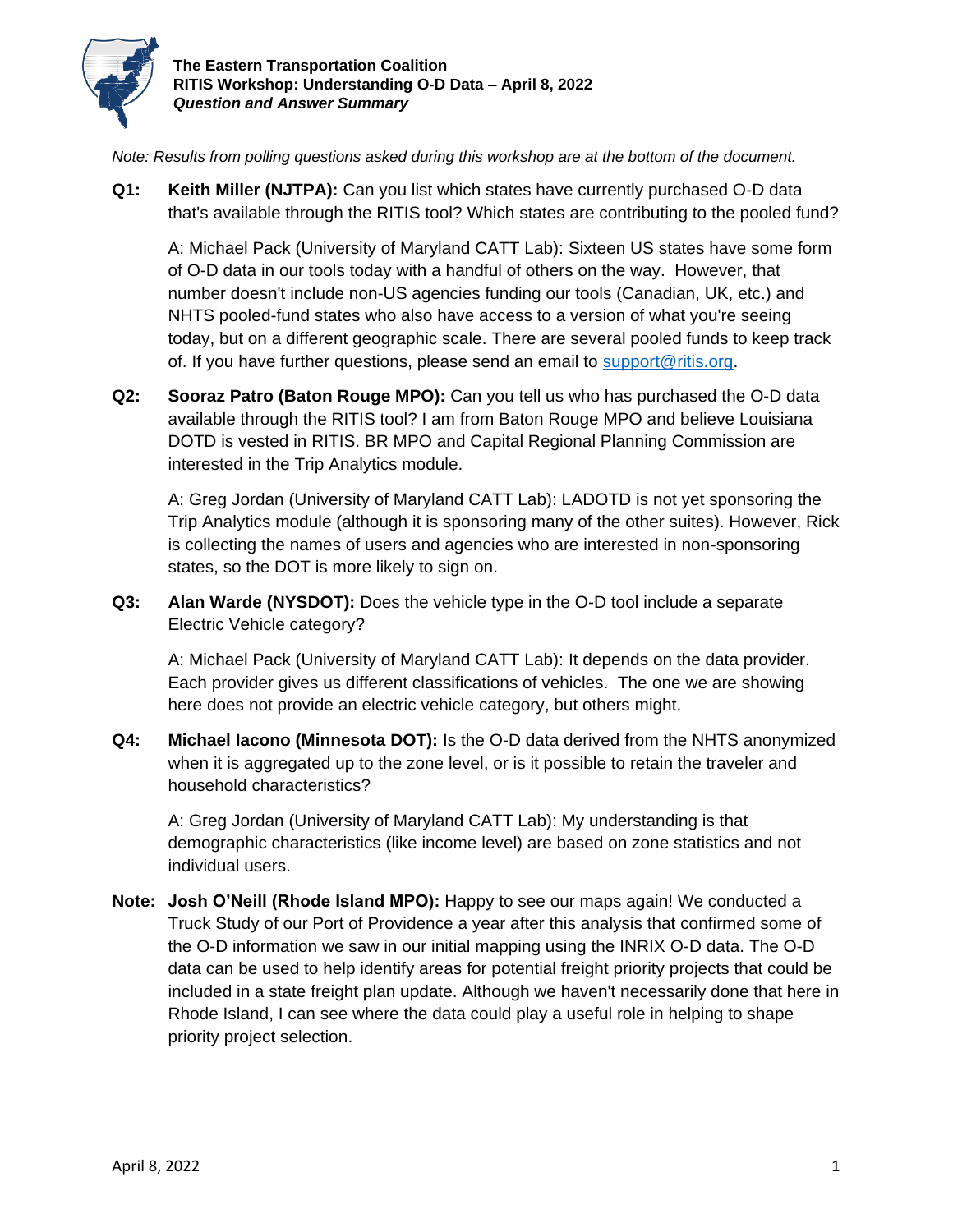

## **Q5: Alex Oberg (USDOT):** Does USDOT have access to any of Trip Analytics via FHWA?

A: Michael Pack (University of Maryland CATT Lab): Partially - USDOT is funding the integration of basic O-D data integration into Trips Analytics through the next-gen NHTS project. It's high-level O-D data only. The more fine-grained data that is being presented in the use-cases have been funded by state and local DOTs who are buying data directly from vendors. There are data use agreements that agencies have to sign when they buy data from different vendors (INRIX, Wejo, Geotab, etc.). To our knowledge, FHWA has not partnered with any of the states that have bought data and FHWA has not yet signed the necessary DUAs. Call or write [\(support@ritis.org\)](mailto:support@ritis.org), and we'll figure out your specific access.

**Q6: Gil Grodzinsky (GA Environmental Protection):** In reference to freight data, what range of vehicles? Long haul combination trucks? Class 4 or heavier?

A: Greg Jordan (University of Maryland CATT Lab): These are the weight ranges used by INRIX to classify vehicles:

- 1. Light Duty Truck/Passenger Vehicles: Ranges from 0 to 14,000 lb.
- 2. Medium Duty Trucks/Vans: Ranges from 14,000 26,000 lb.
- 3. Heavy Duty Trucks: Greater than 26,000 lb.
- **Q7: John Arrieta (Colliers Engineering & Design):** Do you have an example of O-D between three interchanges? Do you have an example of O-D within one interchange, along with the arterial a couple of intersections away from the interchange in each direction? Is the application micro-level enough to do these scenarios?

A: Greg Jordan (University of Maryland CATT Lab): Version 4 of the tool will support those applications. Users may load any appropriate study area.

**Q8: Gil Grodzinsky (GA Environmental Protection):** Please reiterate sources of vehicle type data for links. Are there vehicle type splits for each link or just ones that have vehicle type data?

A: Michael Pack (University of Maryland CATT Lab): The sources of the vehicle types vary by vendor. For the use-case being shown now in Memphis, this data came from INRIX. They have access to data from connected vehicles (passenger vehicle locations directly from OEMs and Wejo), plus they have telematics data from commercial vehicle fleets (drayage, long-haul, etc.) We don't claim to know exactly how they figure out which is which. Sending a question directly to them would be better. But we know that each vehicle can be tracked individually between each link. So, you can get down to see *raw* data if that's what you desire or need.

**Q9: Tom Sills (Bartow County, GA):** Does using the data purchased by Georgia allow me access to the data outputs from other states in RITIS? What about non-RITIS locations? For example, can I map trip frequencies from Atlanta to Chicago?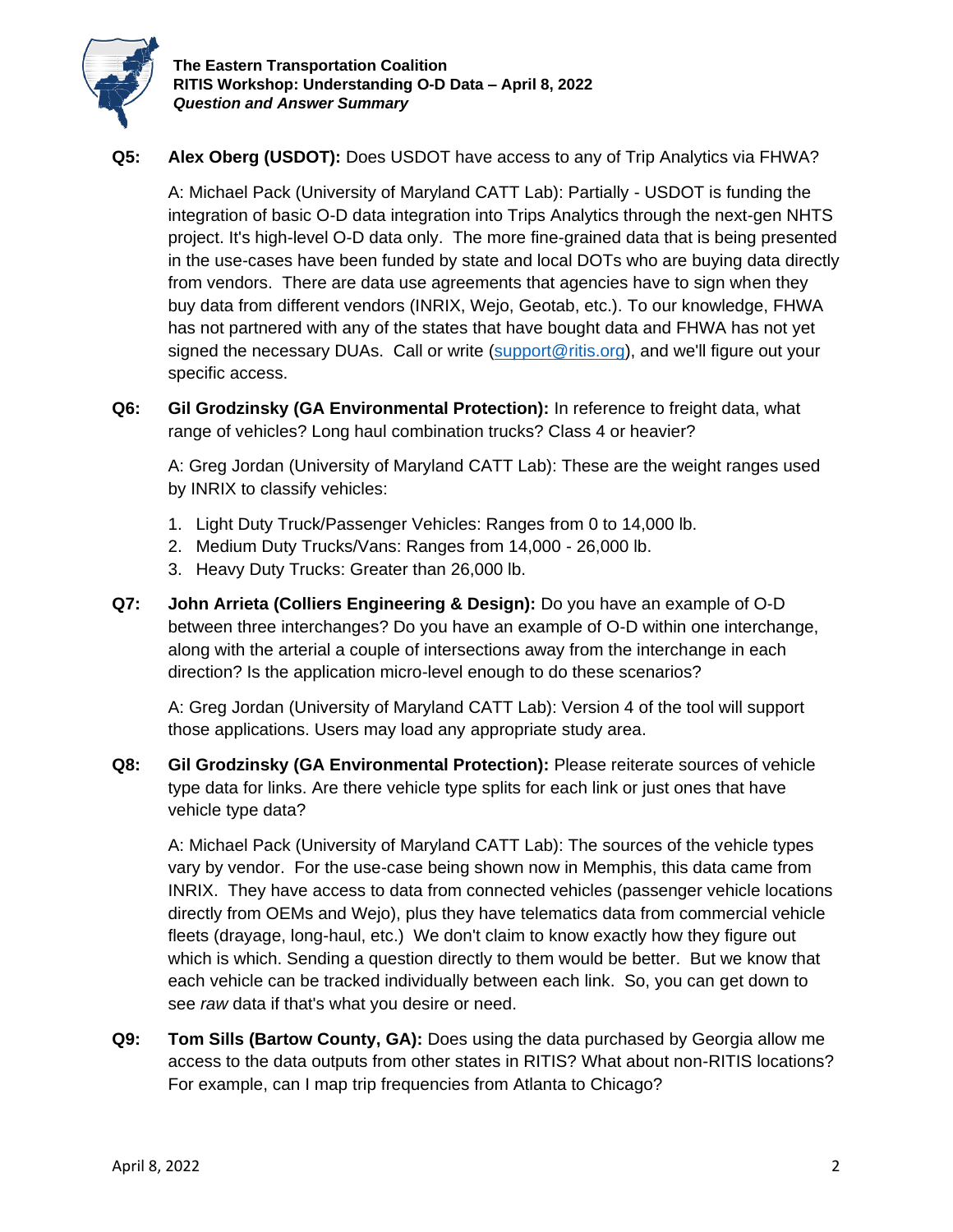

**The Eastern Transportation Coalition RITIS Workshop: Understanding O-D Data – April 8, 2022** *Question and Answer Summary*

A: Greg Jordan (University of Maryland CATT Lab): When a state sponsors a region (like Georgia), the INRIX dataset provides the entire pathway of all trips in the INRIX nationwide database that "touched" Georgia. Therefore, as long as one region is inside Georgia (like Atlanta), then all trips in the dataset to places outside Georgia can be analyzed.

**Q10: Amy Zhou (Wayne State University):** Will the number of lanes for each approach be offered in the route analysis attribute table?

A: Michael Pack (University of Maryland CATT Lab): I don't think we know the number of lanes from the data provided right now. If that becomes available in the future, we could certainly add it.

**Q11: Hari Mk (University of Texas at San Antonio):** All the trips shown here are only onedirectional (Knoxville to Ashville). Does the data also include the reverse direction (Ashville to Knoxville) trips?

A: Michael Pack (University of Maryland CATT Lab): This query only shows Knoxville to Asheville. However, you could reverse the query to see the opposite.

**Q12: Zhang Huang (Atkins):** Does the "origin" polygon include only the trips starting there or includes trips that also pass through it? Same with the "destination" polygon.

A: Greg Jordan (University of Maryland CATT Lab): Pass-through filtering is an important addition to Trip Analytics for Version 4 of the tool. It is not included in V3, where the origins and destinations are based only on where trips started or ended.

**Q13: Ira Levinton (New Jersey DOT):** For these areas, where the bridges get closed, are the number of trips crossing through the screenlined area reduced as longer distance trips would completely bypass the area going through different metro areas and/or states? An example could be trips from Texas to east coast states that could avoid traveling in the affected corridor.

A: Greg Jordan (University of Maryland CATT Lab): The user gets to decide where to place the screen-line — it will always add to 100%. An analysis of the full impacts does require less-granular analyses as well as volume collection at key points.

A: Michael Pack (University of Maryland CATT Lab): You would have to expand the search area to include those additional metro areas to see if long-distance trips completely bypassed the area on an ultra-long detour. That type of analysis is doable. However, keep in mind that you'll only have access to data from the region that you purchased. In the example presented, he was analyzing a data set from the state of Tennessee. This dataset includes trips that touched TN during a part of their trip. If you wanted to analyze trips that completely bypassed the entire state of TN, you'd need a larger dataset.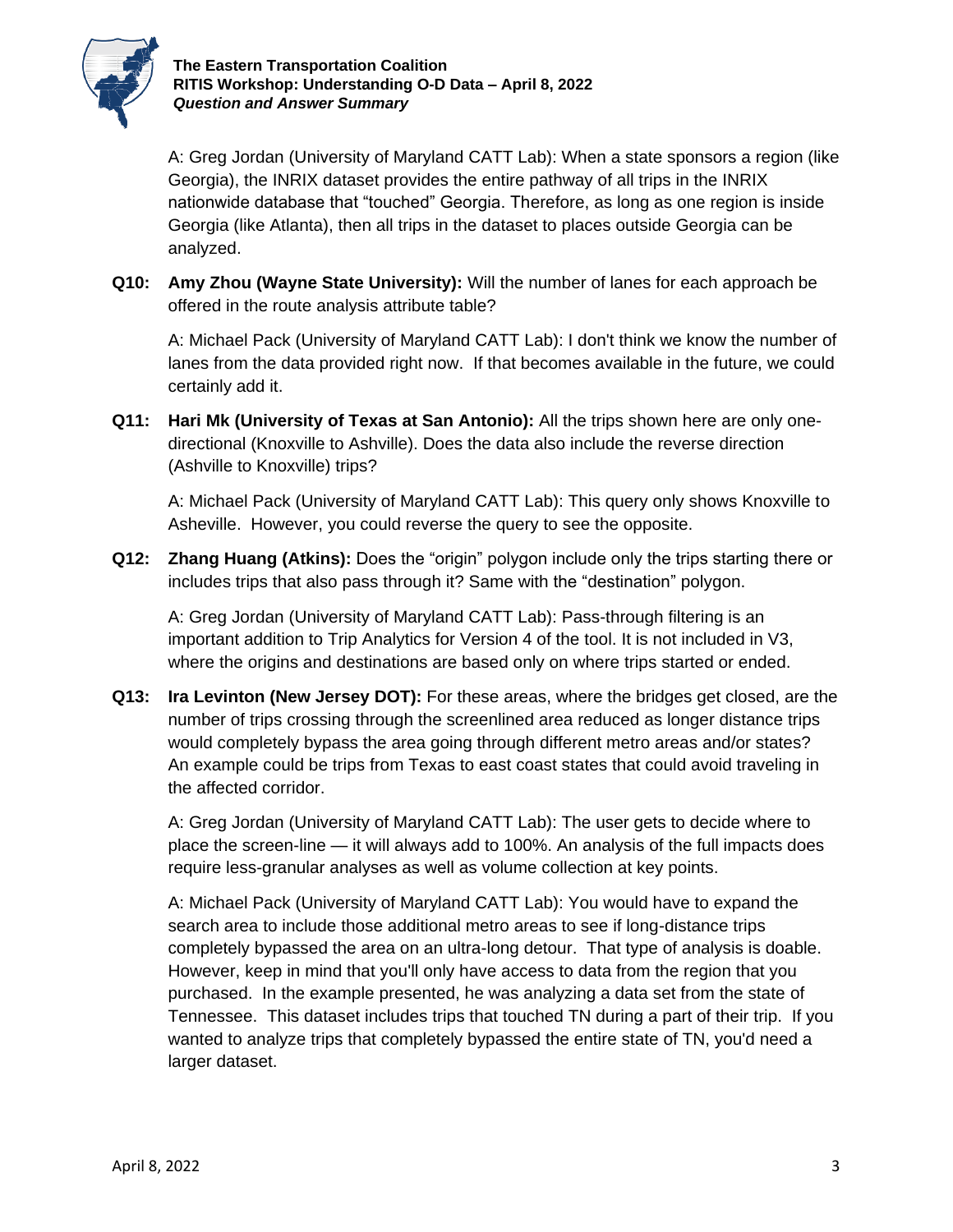

Note: Keith Miller (NJTPA): Also remember that this isn't a count of *all* trips, only those that are in the probe dataset.

Note: Ira Levinton (New Jersey DOT): Some trips can instead go through other states avoiding using US 40 through Tennessee. These trips would not show up on these screenlines.

## **Q14: Keith Miller (NJTPA):** How long did it take Greg to do that analysis?

A: Michael Pack (University of Maryland CATT Lab): Setting up the query, like setting up the lines and input, only takes a few minutes after you've thought about what you want to ask. As for results – it wholly depends on the date range and other query parameters. If you're looking at a day or a week's worth of data that'll be a faster query than three years of data, which can have millions of trips. Some of the longer queries may take a few hours to complete – you can hit submit and go get lunch and when you come back it'll be done in most cases.



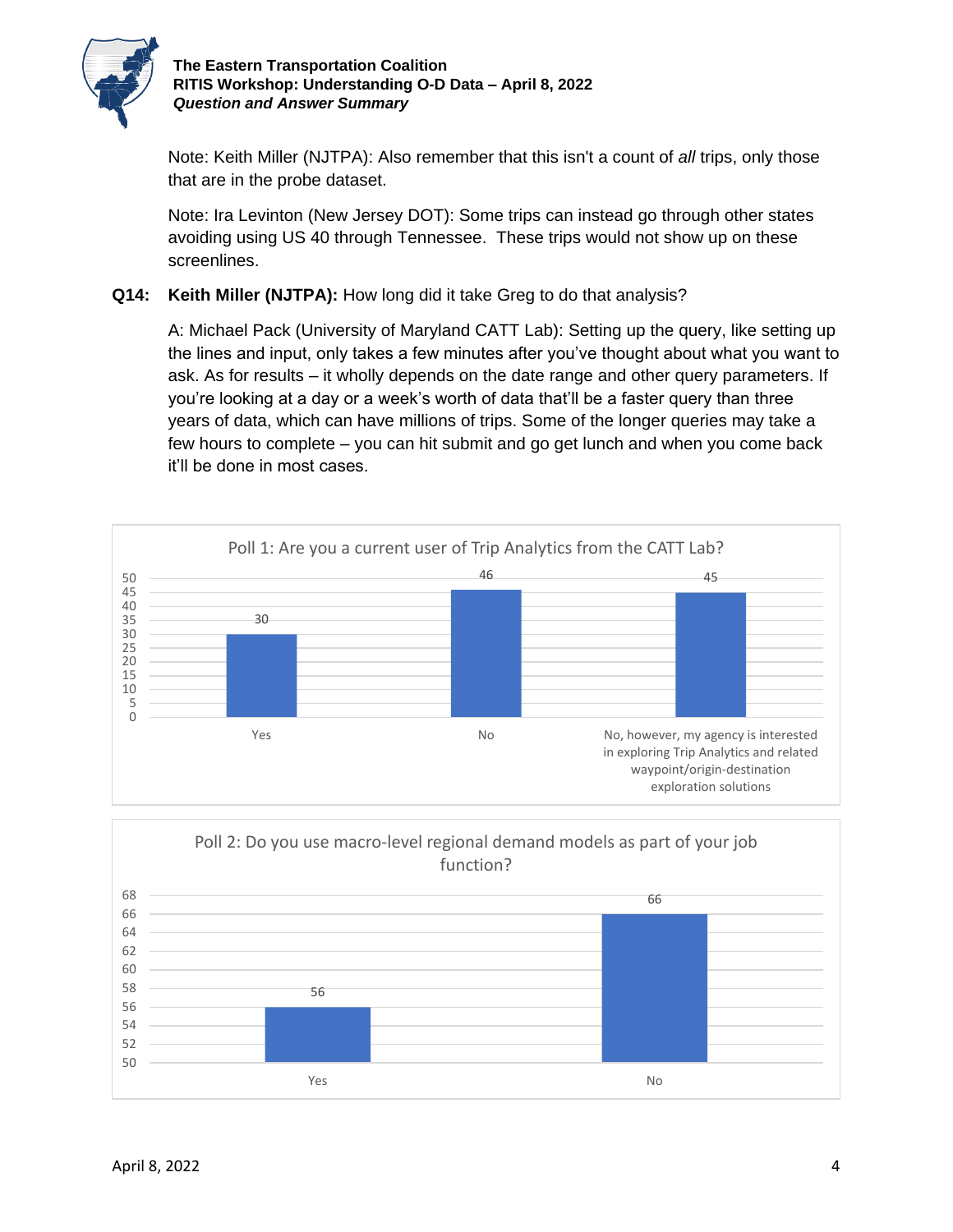



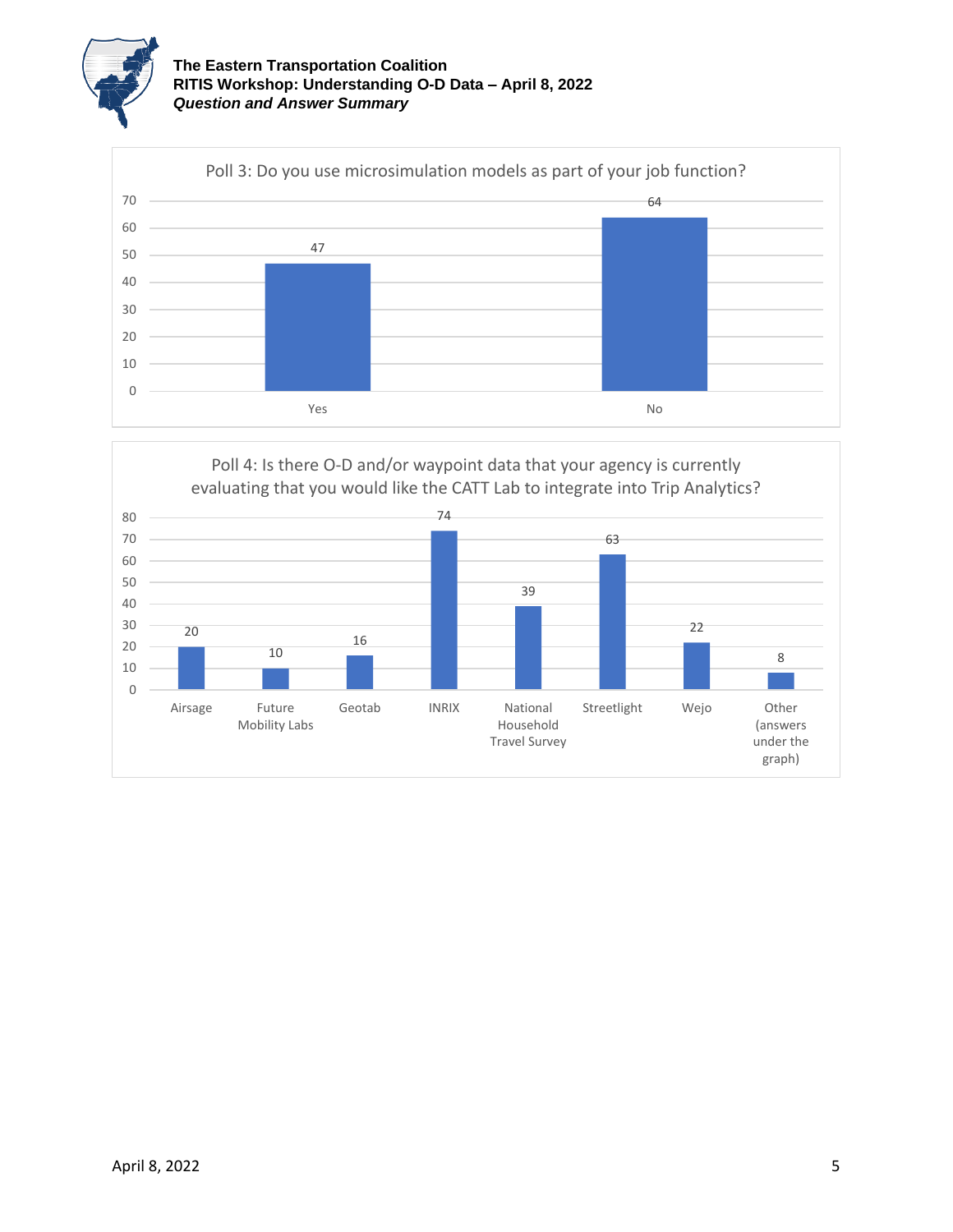

## **The Eastern Transportation Coalition RITIS Workshop: Understanding O-D Data – April 8, 2022** *Question and Answer Summary*